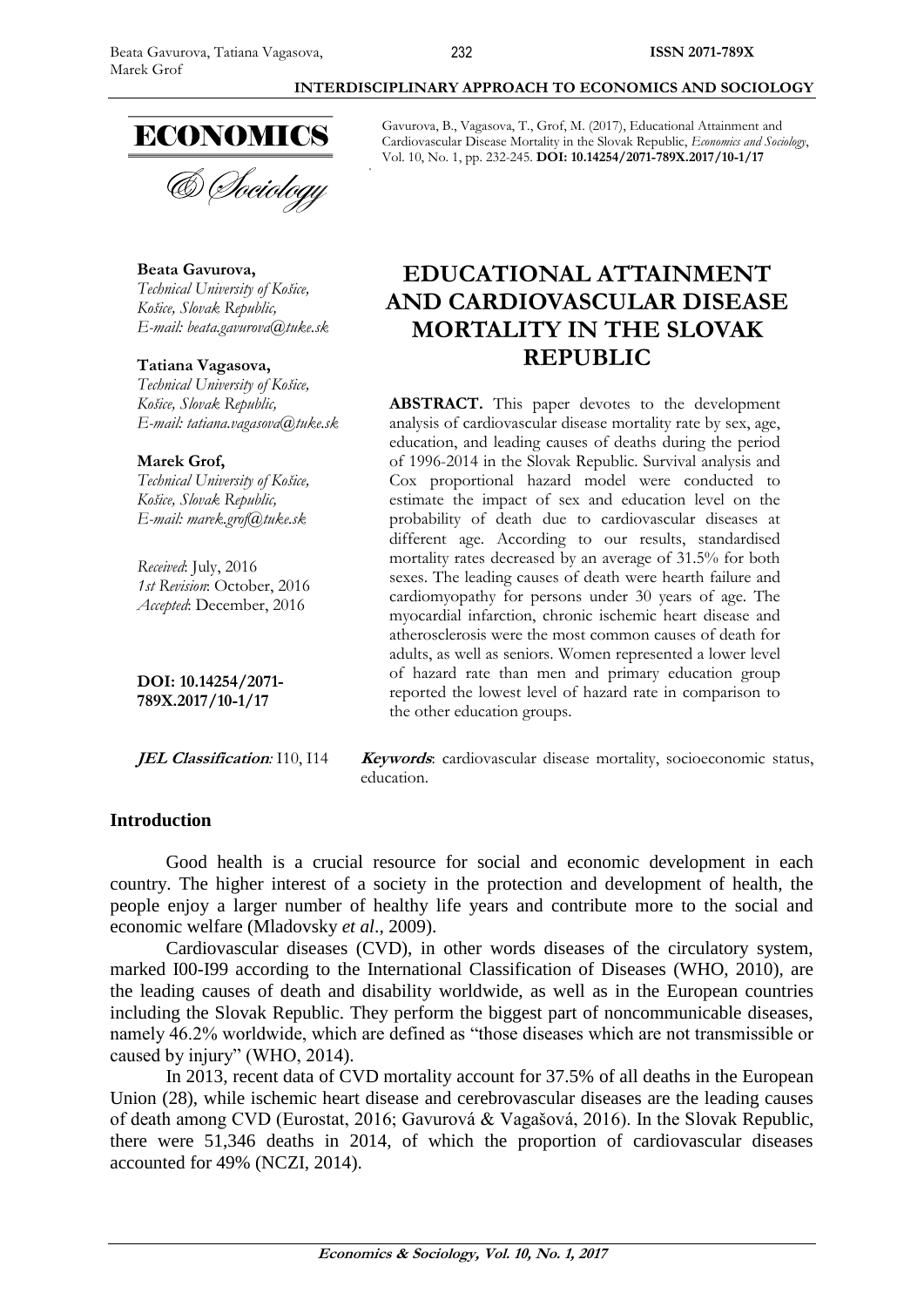CVD mortality rates are influenced by many determinants, therefore they are challenging to examine. Some behavioural factors are completely modifiable, like alcohol and tobacco consumption, obesity, physical activity; partly modifiable are socioeconomic characteristics, e.g. family income, education, occupational status, marital status; conversely, others are non-modifiable, such as age, sex, ethnicity (Pol & Thomas, 2013). One of the many factors that may play a role is educational level which used to be marked as an indicator of social and economic status. This can cause a certain level of psychosocial stress leading to the greater expected CVD mortality rate (Schmidt *et al*., 2012).

The main aim of this paper is to reveal the structure of mortality from cardiovascular diseases by educational level, age and sex in the Slovak Republic throughout the time period 1996-2014. We would like to know if there are some differences in CVD mortality among sexes, age categories of people, various types of cardiovascular diagnoses, and educational attainment of the Slovak population.

The paper consists of four parts. The first one contains brief overview of CVD mortality research with emphasis on educational attainment. In the second part, there is a description of data used and methodology. The next part is dedicated firstly to a development analysis of CVD mortality rate by sex, age and leading causes of deaths, and secondly a CVD mortality structure by education, age, sex is presented during the period of 2011-2014. Finally, we conclude and evaluate research findings.

# **1. Literature Review**

Differences in socioeconomic status, mainly in income, education and occupation, are associated with disparities in health status of population. Education is the most commonly used measure of socioeconomic status in epidemiological studies (Berkman & Kawachi, 2000).

Many researchers provide the evidence that the educational attainment strongly and negatively correlates with the all-cause mortality (Kibele, 2012; Hoffmann, 2008; Muller, 2002; Kunst & Mackenbach, 1994). A variety of recent epidemiology studies devote to the cardiovascular disease mortality reporting the negative influence of risk factors, for example, alcohol and tobacco consumption, physical inactivity, unhealthy eating habits, high cholesterol, etc. (Nichols *et al*., 2014; Protulipac *et al*., 2015; GBD, 2013; Kamenský & Murín, 2009; Bowry *et al*., 2015; Psota *et al*., 2013; Odden *et al*., 2014).

There are some studies showing that men and women with low socio-economic status, defined also as low educational level, have an increased all-cause as well as CVD mortality risk (e.g. Stringhini *et al*., 2010; Albert *et al*., 2006; Strand & Kunst, 2007; Mackenbach *et al*., 2003). Winkelby *et al*. (1992) confirmed that within the income, education and occupation, the strongest relationship was showed between education and cardiovascular risk factors. Higher risk was associated with lower education level. Interestingly, according to WHO (2012), in Poland, differences in the risk of death related to educational attainment are greater for men than women for all causes of death except CVD. In Japan, Ito *et al*. (2008) found that less than 10 years of education was associated with significantly higher mortality from cardiovascular disease than 12 years of education and over.

Obviously, many educational activities devoting to the prevention programs for CVD risk factors are priorities of health policy in the Slovak Republic, namely Project MONIKA (Baráková *et al*., 1999), Project CINDI (Avdičová *et al*., 2000), National Program of Prevention Heart Conditions in Adults (Kamenský & Murín, 2009), The National Action Plan for the prevention of obesity for the years 2015-2025 (PHASR, 2015). Their aim is to ensure effective long-term education of the population on all social levels of society.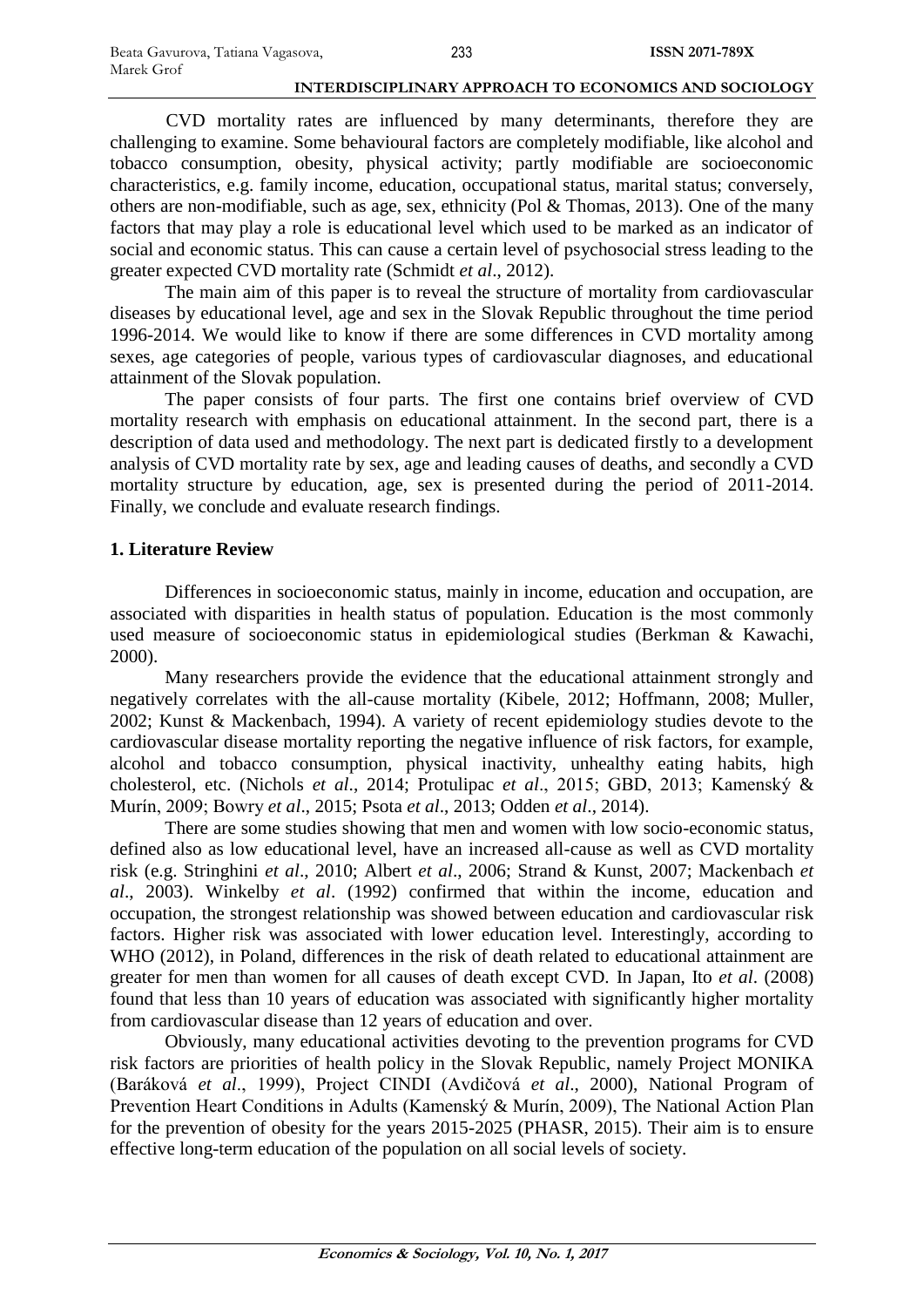## **2. Data and Methodology**

The data used was provided by the National Health Information Centre in Slovakia. They consist of data on the cause of death, age and sex and include years from 1996 to 2014. The data concerning education was only available from 2011.

Standardised mortality rate per 100,000 population was estimated by the method of direct standardisation using European standard population.

The data was processed using the R project for statistical computing. The standard Mann-Whitney U test was performed to identify differences among various groups of mortality.

Survival analysis methods were used to quantify the impact of sex and education level on the probability of death due to cardiovascular diseases at different age. The methodology was applied as follows:

- The dependent variable age was assumed to have a continuous probability distribution  $f(t)$
- The probability that age would be less than  $t$  was

$$
F(t) = Prob(T \le t) = \int_0^t f(s)ds \tag{1}
$$

• Surival function was the probability that age would be at least  $t$ 

$$
S(t) = 1 - F(t) = Prob(T \ge t)
$$
 (2)

 $\bullet$  Hazard rate was the probability that death would occur after time t

$$
\lambda(t) = f(t)/S(t) \tag{3}
$$

 The hazard rate was the probability that the individual would die of cardiovascular disease specifically at age  $t$  while the individual was at risk.

The next step was to calculate the Cox proportional hazard model ( $n = 174290$ ; number of events  $= 91174$ ) in order to quantify the differences between individual sex groups and education level groups.

coxph(formula=Surv(age, event)~1+sex+edu2+edu3+edu4,method=berslow) (4)

Dummy variables were created to represent sex  $(0 - male, 1 - female)$  and education level groups (edu2, edu3, edu4 representing incomplete secondary, secondary and university education respectively, with primary education as base).

#### **3. Results**

#### *3.1. Development of CVD Mortality Rate by Sex, Age and Leading Causes of Deaths*

As you can see on the *Figure 1*, between 1996 and 2014, the standardised mortality rates of CVD changed very rapidly. A high drop from 1,269 per 100,000 inhabitants in 1996 to 869 per 100,000 in 2014 (-31.5%) was recorded for men compared to the same decrease for women, from 923 per 100,000 persons to 628 per 100,000. Mortality rates for men are around one third higher than those for women.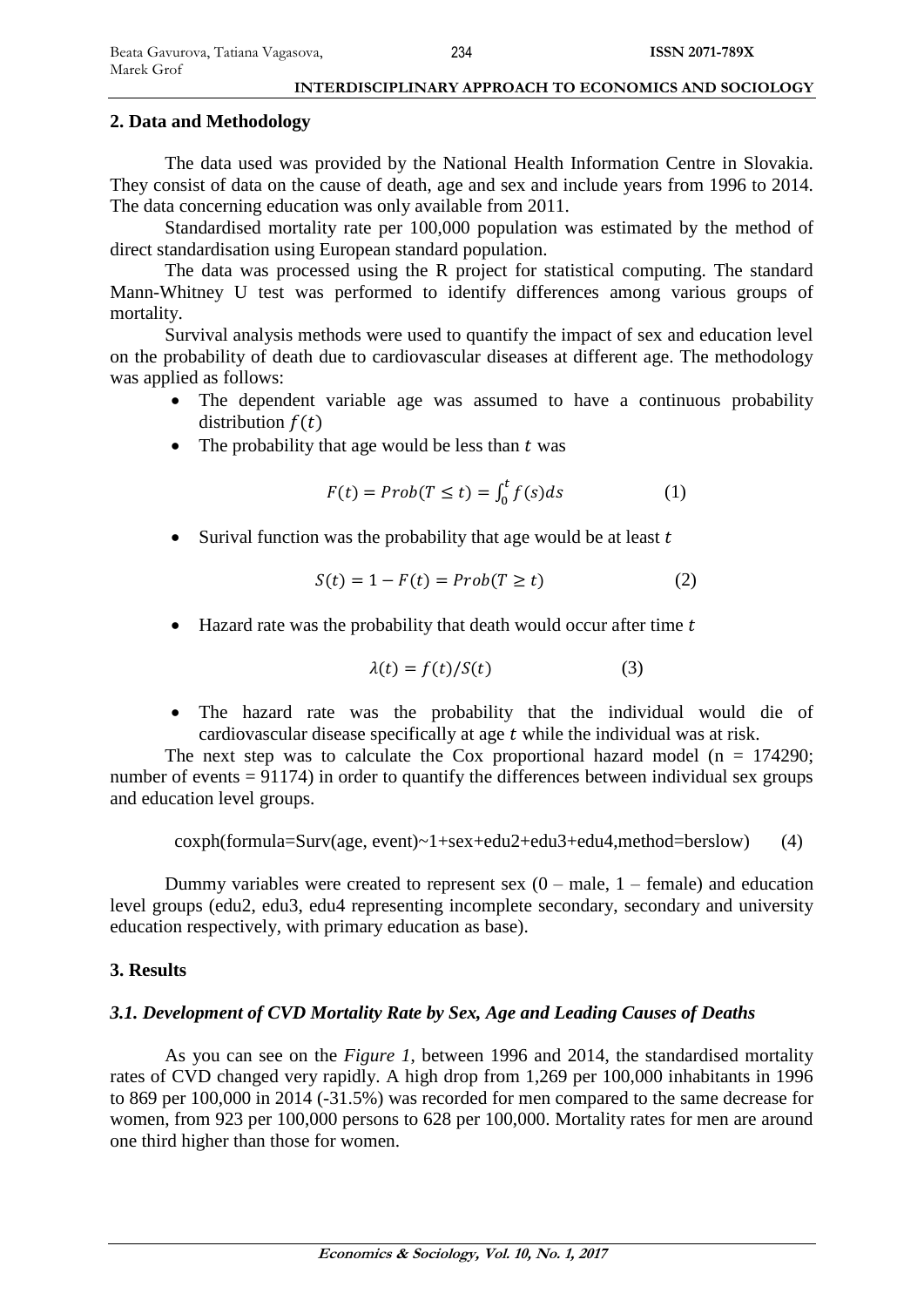

Figure 1. Development of mortality from cardiovascular diseases by sex, 1996 – 2014 *Source*: Authors' calculations based on mortality reports.

*Table 1* presents the descriptive statistics concerning the age structure of the total population as well as separately for men and women concerning death due to cardiovascular diseases. As can be seen, a total of 53.8% of all deaths within the population was due to the selected category of diseases. The percentage was slightly lower for men (47.3%) and higher for women (60.9%). There was also a slight difference when it comes to the median age of death between the sexes (74 for men and 81 for women) as well as the 25th and 75th percentile, with men having a higher variability of the age of death.

|       | Counts of<br>deaths | Annual<br>average<br>deaths | Share on all-<br>cause<br>mortality | Median<br>age | 25th percentile of 75th percentile of<br>age | age |
|-------|---------------------|-----------------------------|-------------------------------------|---------------|----------------------------------------------|-----|
| Total | 536,465             | 28,235                      | 0.538                               | 78            | 70                                           | 85  |
| Men   | 248,608             | 13,084.63                   | 0.473                               | 74            | 64                                           | 82  |
| Women | 287,857             | 15.150.37                   | 0.609                               | 81            | 74                                           | 86  |

Table 1. Descriptive statistics of deaths due to cardiovascular diseases

*Source*: Authors' calculations using R project.

When discussing different age groups within the population, it is expected to observe different diagnoses within the group to present the most prevalent cause of death in different age groups.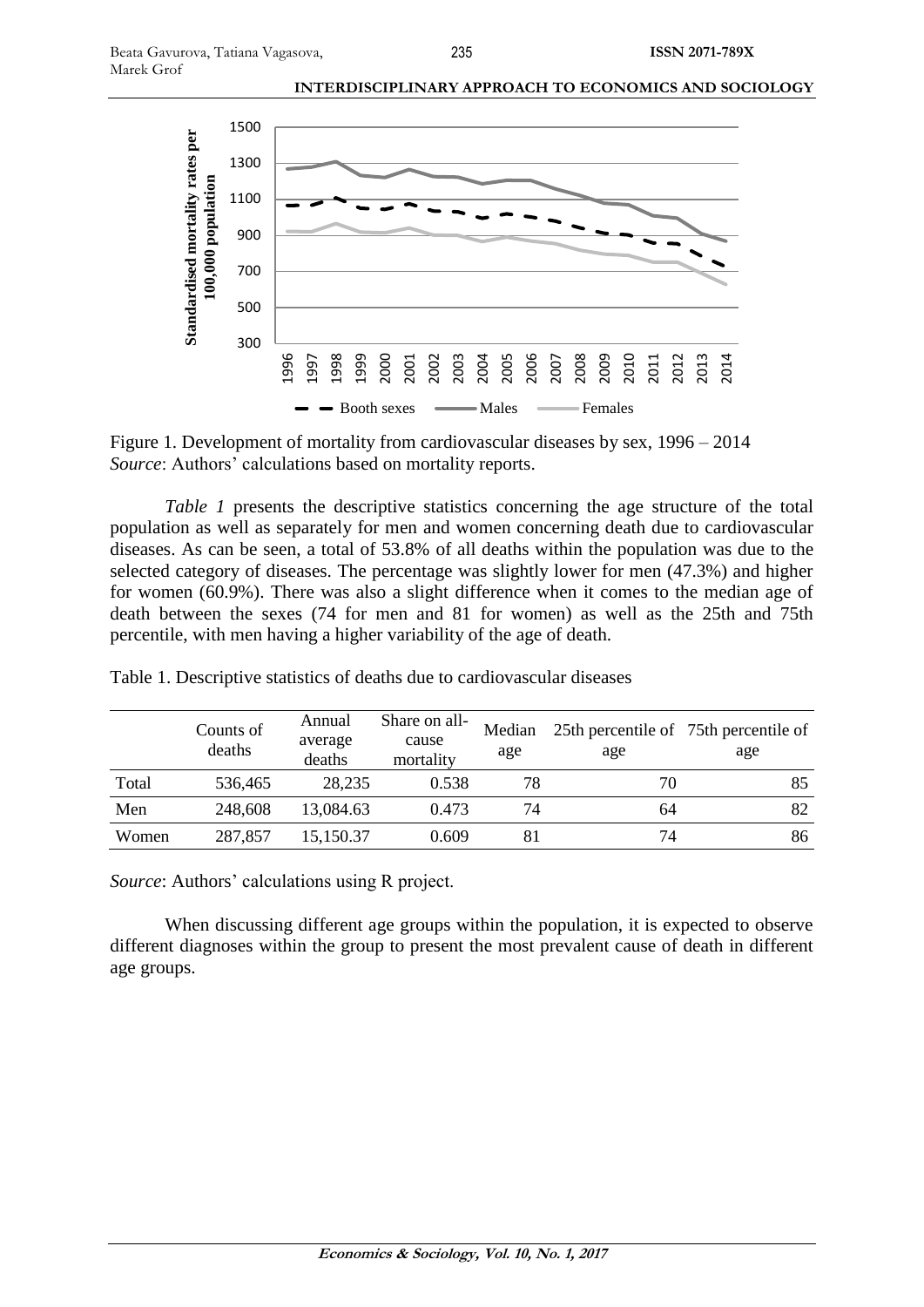

Figure 2. The leading causes and trend of cardiovascular disease deaths by age groups *Source*: Authors' calculations using R Project.

**INTERDISCIPLINARY APPROACH TO ECONOMICS AND SOCIOLOGY**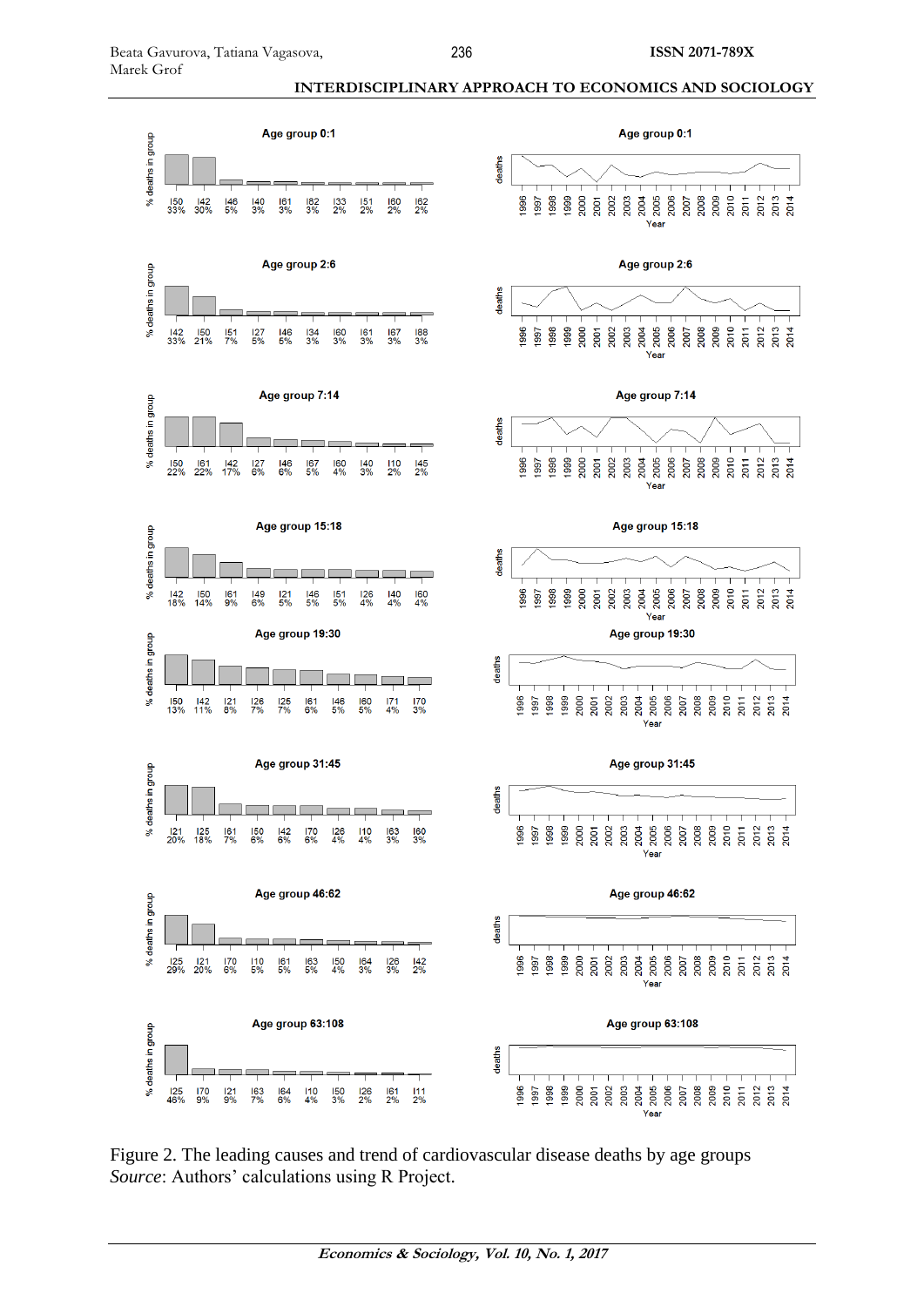*Figure 2* depicts the distribution of major causes of deaths concerning diseases of the circulatory system for individual age groups. As can be seen, up to the age of 30 years the most dominant causes of death are the diagnoses I50 and I42 (Hearth failure and Cardiomyopathy respectively), accounting for up to 50% of all deaths in the given age groups, with their share decreasing with age. As for the age group of 31 to 62 years of age, the diagnoses I21 and I25 (ST elevation (STEMI) and non-ST elevation (NSTEMI) myocardial infarction and Chronic ischemic heart disease respectively) take over as the main causes of death, again accounting for up to 50% of all deaths within the specified age groups. The I70 diagnosis (Atherosclerosis) starts emerging in the age group of 19 to 30 years of age and slowly becomes one of the main causes of death with increasing age, holding second place in the highest age group of 63 and above. Other noteworthy diagnoses include the I61 (Nontraumatic intracerebral hemorrhage), representing a major cause of death for the age group of 7 to 14 and 15 to 18 years of age. As for the total number of deaths for given age groups, it is worth noting the in the observed period, the age group of 19 to 30 as well as 31 to 45 years of age has seen a significant drop in the number of deaths caused by diseases of the circulatory system.

# *3.2. CVD Mortality Structure by Education and Age*

As education is an important socioeconomic factor affecting living conditions and lifestyle, we look at the differences between different education groups to see if there are any major differences in the age structure of deaths caused by diseases of the circulatory system. *Table* 2 presents the age statistics for different education groups. As can be seen, the group with primary education only presents a much higher mortality rate (61.2% of all deaths) caused by diseases of the circulatory system, while the mortality rate seems consistent between the other groups (from 43.6% to 45% of all deaths). There also seems to be a difference in the age structure of deaths, with the median age of death being much higher for the primary education group, as well as the 25th and 75th percentile age of death. To better understand this difference, *Figure 3* presents the age distribution of deaths for individual education groups.

|            | Share on all-cause<br>mortality | Median age | 25th percentile | 75th percentile |  |
|------------|---------------------------------|------------|-----------------|-----------------|--|
|            |                                 |            | of age          | of age          |  |
| primary    | 0.612                           |            | 76              | 88              |  |
| incomplete | 0.45                            | 74         | 64              | 82              |  |
| secondary  |                                 |            |                 |                 |  |
| secondary  | 0.436                           |            | n,              | 84              |  |
| university | 0.437                           | 78         | 68              | 84              |  |

Table 2. Age structure of dead associated with educational level

*Source*: Authors' calculations using R project.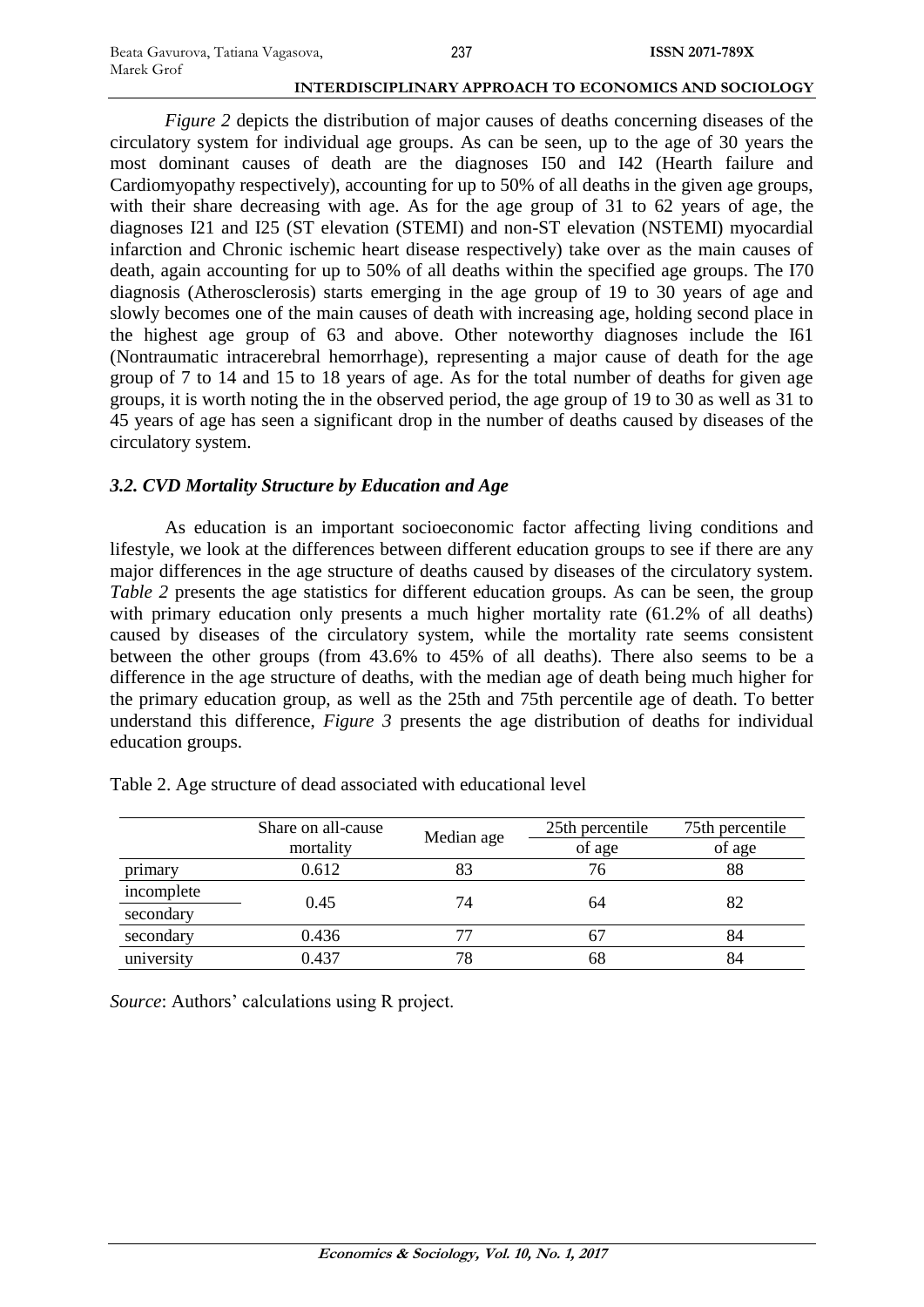



Figure 3. Age distribution by education *Source*: Authors' calculations using R Project.

As was stated above, the mortality for the primary education group seems to become prevalent at a much later age, but sees a major increase come 70 years of age.

#### *3.3. Survival analysis for Education and Sex*

To account for sex and education differences, we performed a survival analysis, with the age at the time of death as the dependant variable and cardiovascular disease being the cause of death representing the failure event in the model. The first step was to calculate the Kaplan-Meier non-parametric analysis per sex group and per education level attained. Specific survival functions are presented in *Figure 4* and *Figure 5*.



Figure 4. Survival function per sex group *Source*: Authors' calculations using R Project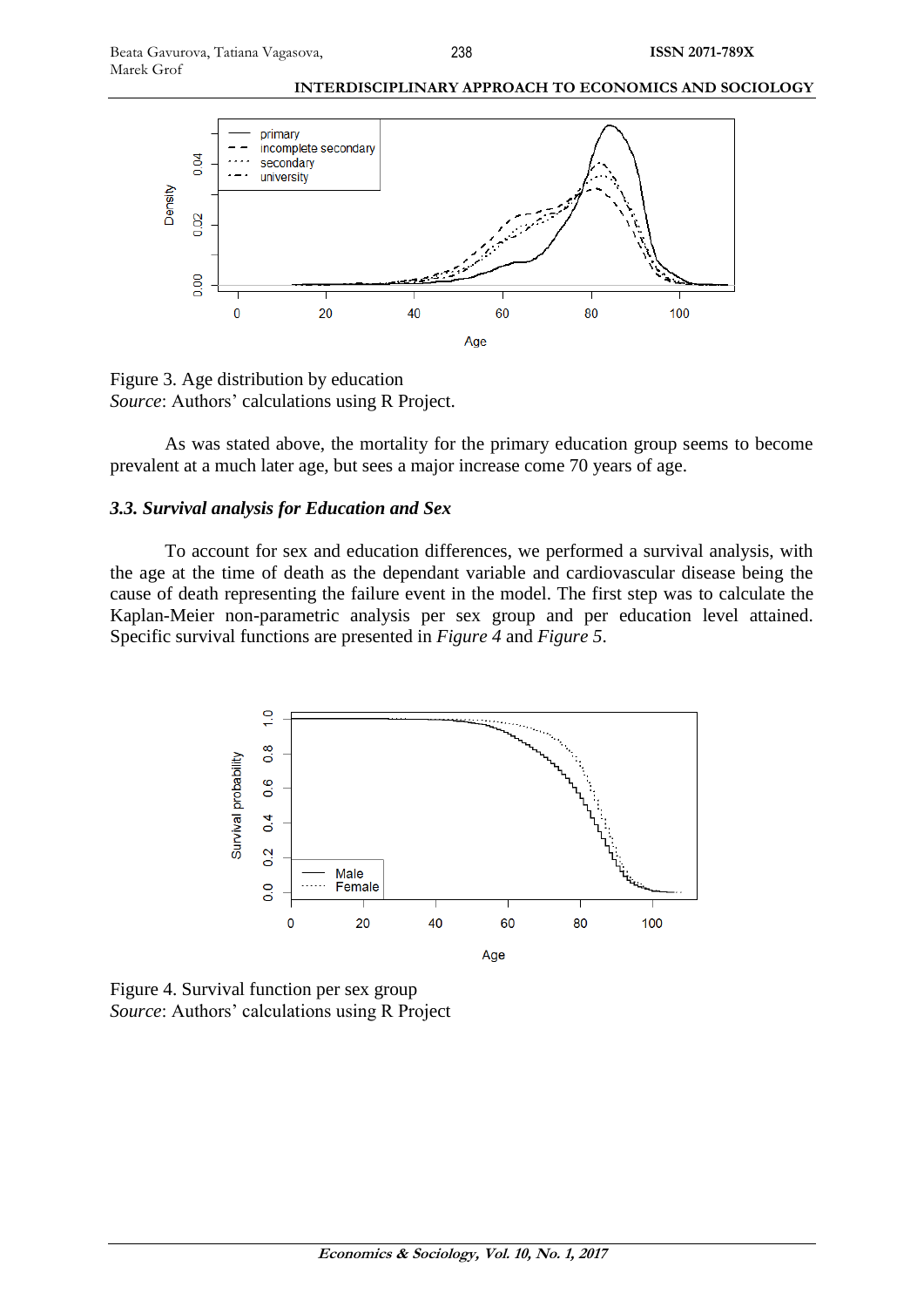

Figure 5. Survival function per education level *Source*: Authors' calculations using R Project

We estimated the Cox proportional hazard model in order to quantify the differences between individual sex groups and education level groups. Results of the Cox proportional hazard model are presented in *Table 3*.

|                  | coef       | exp(coef) | se(coef) | z       | $Pr(\ge  Z )$ |     |
|------------------|------------|-----------|----------|---------|---------------|-----|
| sex              | $-0.32118$ | 0.725294  | 0.007111 | -45.168 | 0.000         | *** |
| edu <sub>2</sub> | 0.39855    | 1.489664  | 0.008447 | 47.185  | 0.000         | *** |
| edu <sub>3</sub> | 0.179631   | 1.196776  | 0.0098   | 18.33   | 0.000         | *** |
| edu4             | 0.083291   | 1.086858  | 0.015194 | 5.482   | 4.21E-08      | *** |

*Source*: Authors' calculations using R Project.

As can be seen, both sex and education levels were statistically significant. In case of sex, females presented a lower level of hazard, corresponding to *Figure 4*, as females die on average at a higher age than males in the case of cardiovascular diseases. As for education levels, primary education group presents the lowest level of hazard in comparison to the other groups, again corresponding to *Figures 3* and *5*. The highest level of hazard is presented by the incomplete secondary education group.

# *3.4. Differences among sex groups within individual education groups*

The next step was to see if there are differences between individual sexes within the given education groups, combining the two factors. Descriptive statistics for the education groups are presented in *Table 4*. An interesting observation is that while the diseases of the circulatory system are more prevalent causes of death for women (as was presented above), this only holds for the primary and incomplete secondary education groups. For the group with completed secondary education, the percentage of total deaths seems to be equivalent, however, for the university educated group, the percentage of total deaths for women seems to drop, accompanied by a shift in median age of death.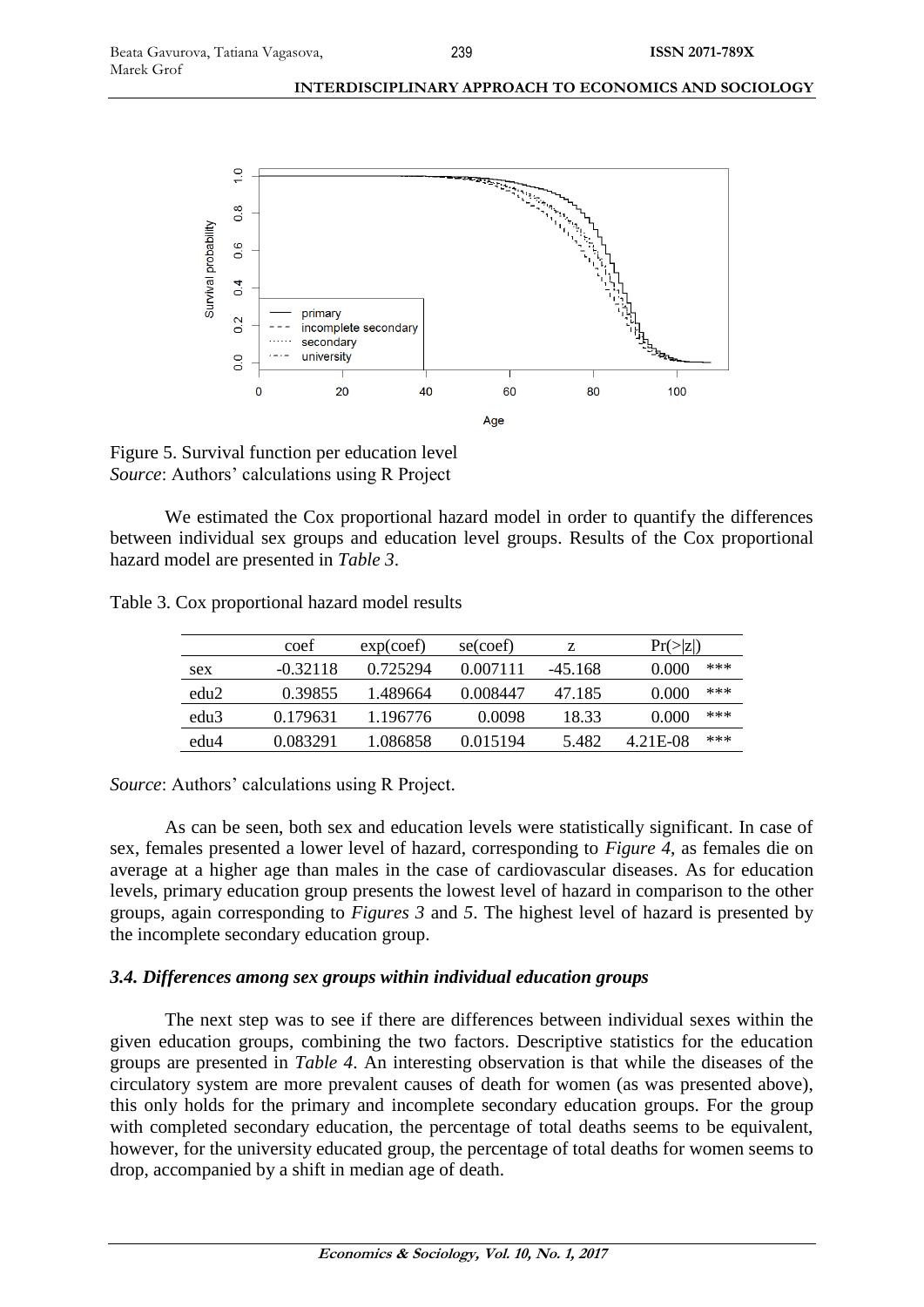|                         | % deaths | % deaths | Median  | Median age | 25% | 25%   | 75% | 75%   |
|-------------------------|----------|----------|---------|------------|-----|-------|-----|-------|
|                         | men      | women    | age men | women      | men | women | men | women |
| primary                 | 0.514    | 0.666    | 79      | 84         | 69  | 79    | 85  | 88    |
| incomplete<br>secondary | 0.426    | 0.505    | 70      | 80         | 61  |       | 79  | 85    |
| secondary               | 0.428    | 0.446    | 74      | 80         | 64  |       | 83  | 86    |
| university              | 0.465    | 0.359    | 77      | 79         | 67  | 69    | 84  | 85    |

Table 4. Age and sex structure of deaths in relation to education

*Source*: Authors' calculations using R project.

To confirm this observation, a series of tests was performed to test for differences within the given education groups. The results are presented in *Table 5*.

Table 5. Results of the Mann-Whitney U test

|                      | W statistic  | p value   |
|----------------------|--------------|-----------|
| primary              | $1.79E + 08$ |           |
| incomplete secondary | 34464380     |           |
| secondary            | 18276616     | 3.89E-117 |
| university           | 1978817      | 7.80E-06  |

*Source*: Authors' calculations using R project.

As can be seen, statistically significant differences were detected in all the observed groups. To better illustrate these differences, a comparison of the distribution of deaths by age is presented in *Figure 6* for all the education groups. Confirming the prior observations, the age of death seems to be shifted for women towards higher age compared to men in all education groups as well as the total percentage of deaths being higher, with the exception of university education group.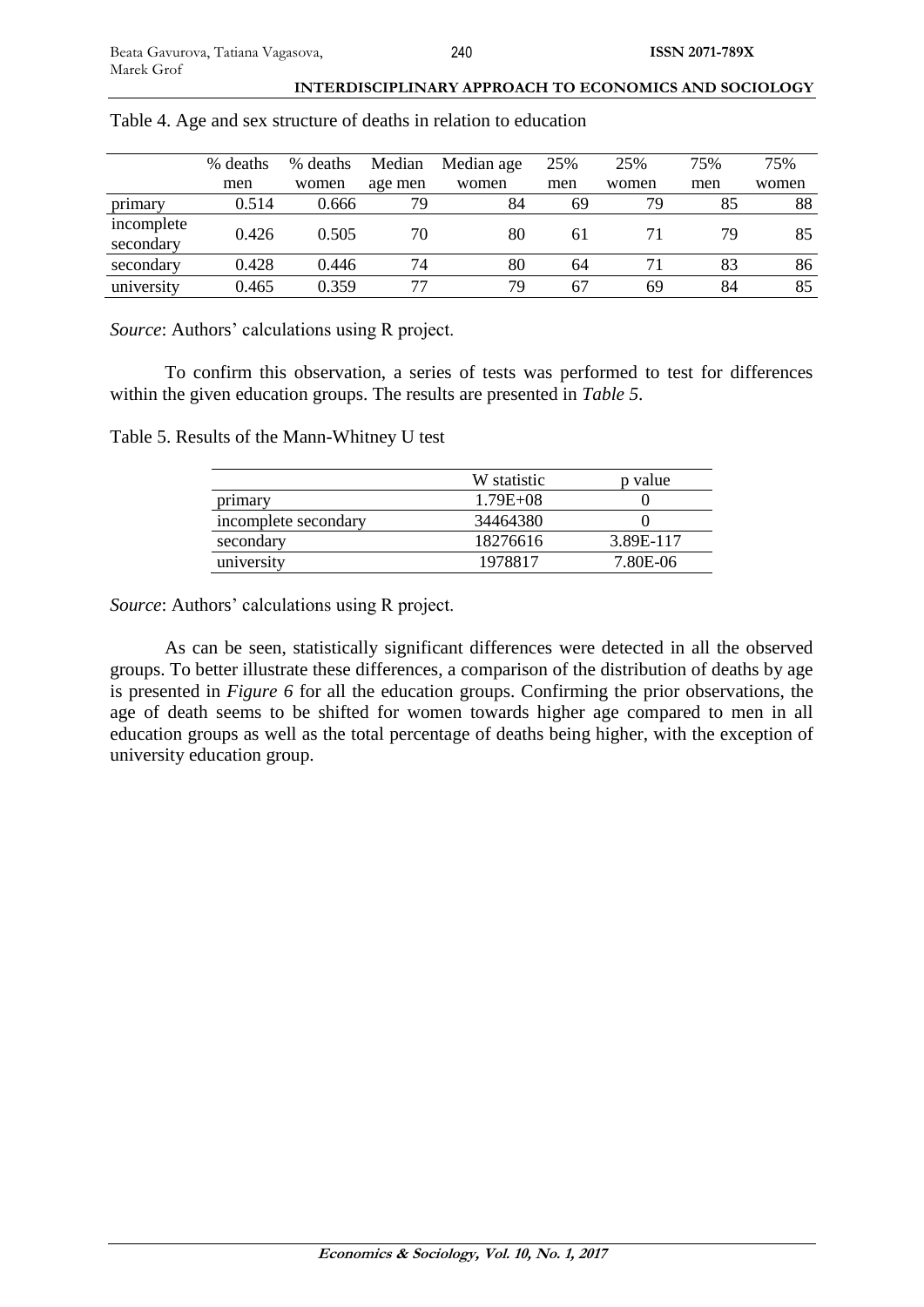



Figure 6. Age and sex distribution by education *Source*: Authors' calculations using R Project.

#### **Conclusions**

In this paper we focused on the structure of cardiovascular disease mortality by educational level, age and sex in the Slovak Republic during the time period of 1996-2014.

Firstly, we evaluated development of mortality rate from cardiovascular diseases by sex. Our analysis revealed that standardised mortality rates from cardiovascular diseases decreased by an average of 31.5% for both sexes what can indicate improving life conditions concerning cardiovascular diseases in the Slovak Republic. However, men are more burdened than women likely relating to the men´ higher responsibilities for social status of their family.

Secondly, descriptive statistics of the age structure of the population was conducted, both for men and women. During the 1996-2014, the median age of death for men was 74 years of age compared to 70.5 years of life expectancy at birth. Women outlived men by about 8 years on 78.1 years and the median age was 81 years. The difference between median age and life expectancy at birth is narrowed for women than it is for men. This demonstrates that men are exposed to slightly higher risk of premature deaths compared to women.

Thirdly, we revealed the most serious causes of death within cardiovascular diseases separately in the age groups, namely for children, adolescents, young adults, adults and seniors. The leading causes of CVD death are Hearth failure (I50) and Cardiomyopathy (I42)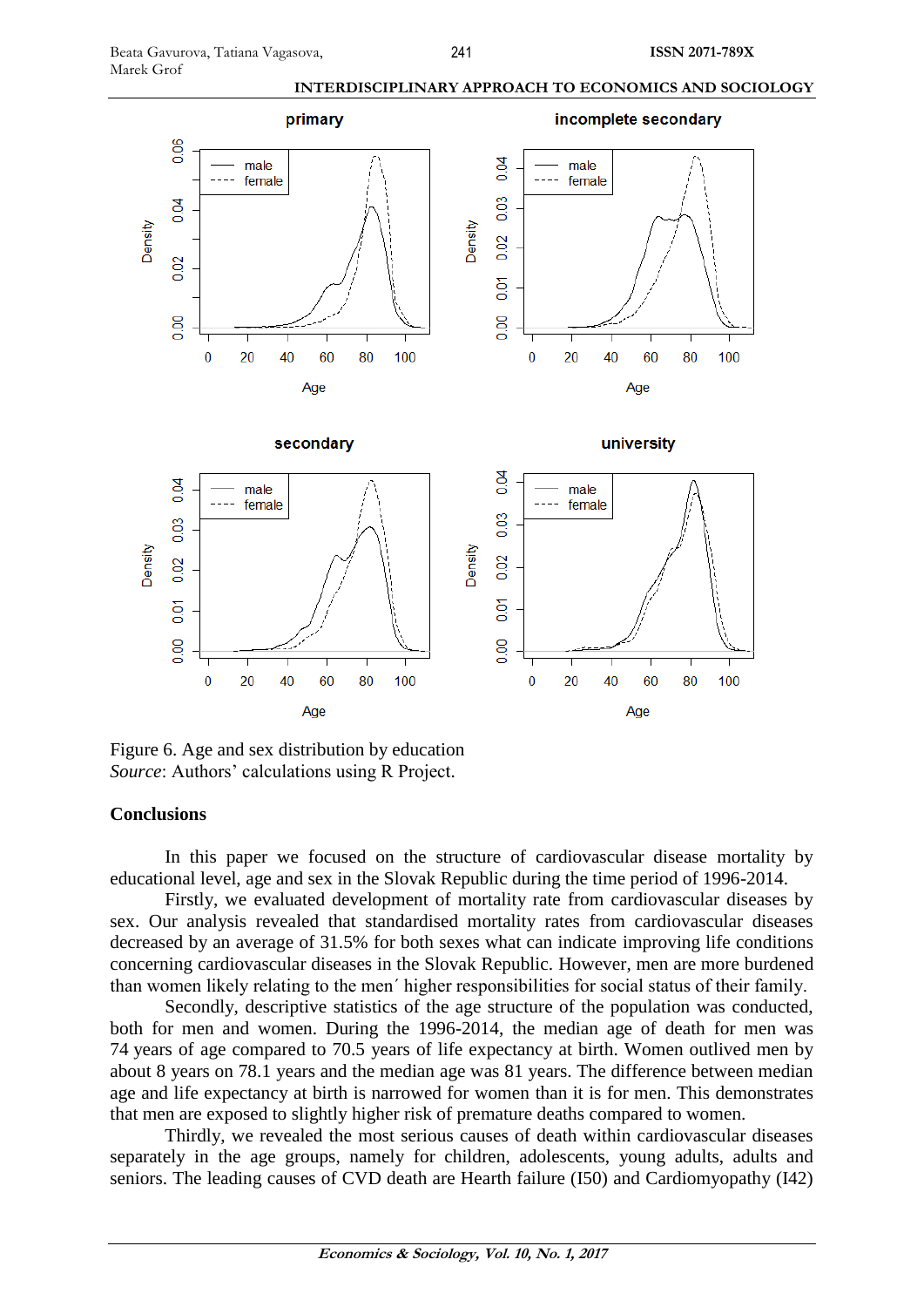accounting for up to the 50% of all deaths for persons under 30 years of age. Although, deaths of children (age group 7-14) at primary school or adolescents (age group 15-18) at the secondary school are also characterised by high occurrence of Nontraumatic intracerebral hemorrhage (I61). As for the adults, from 31 to 62 years of age, the myocardial infarction (I21) and chronic ischemic heart disease (I25) perform the main causes of death. Similarly, these two diseases and in addition Atherosclerosis (I70) are typical for seniors over 63 years of age. A professional medical assessment is required for a more detailed specification of deaths caused by these diseases.

Fourthly, we looked at the differences between people with different educational level to find out if there are some differences in their age structure of deaths. The primary education group accounted for the highest share on CVD mortality compared to the other education groups, however, primary educated people had died later than others.

Subsequently, we calculated Cox proportional hazard model to find out the highest level of hazard comparing education and sex. It provided information that women had a lower level of hazard compared to men. Additionally, primary education group represented the lowest level of hazard in comparison to the other education groups.

Finally, we detected if there are differences between individual sexes within the given education groups. We found that women died later than men in all education groups, however, the age of death is similar between both sexes in the university group. The highest difference in median age of death between men and women was found in incomplete secondary group.

Education plays an important role in different areas of life of the people. This is also reflected in mortality reports where mortality rate should decline faster for better educated people. Additionally, more educated people should die later than people with lower educational level. This is partly explained by healthier lifestyles and more appropriate use of the healthcare services (Soltes & Gavurova, 2014; Rogalewicz, 2015; Zavadil *et al*., 2015), what could be apparent in both prevalence of various diseases, mortality differences and effective hospital care delivery system (Pol & Thomas, 2013; Nováková & Šoltés, 2016; Bem *et al*., 2015; Siedlecki *et al*., 2015). However, our analyses did not confirm these assumptions. The possible reasons may be inactive prevention programs in Slovakia that could be reflected in the educational level of population. This requires the access to a deeper structured data what allows conducting a detailed analysis.

Public policy should aim at reducing health disparities and need to consider the possibility that education may have differential effects on incidence and mortality of CVD. It is desirable to extend our results in the further analyses, for example, relating to the cardiovascular risk factors influencing a targeted group of the Slovak population with the aim to eliminate economic, social and health inequality in a society.

#### **Acknowledgments**

The work was supported by the VEGA Project No. 1/0986/15 "Proposal of the *dimensional models of the management effectiveness of ICT and information systems in health facilities in Slovakia and the economic-financial quantification of their effects on the health system in Slovakia".*

Our thanks go to the National Health Information Center of Slovakia (http://www.nczisk.sk/) for providing the Slovak day surgery database as well as for a longterm support of our research activities within health policy.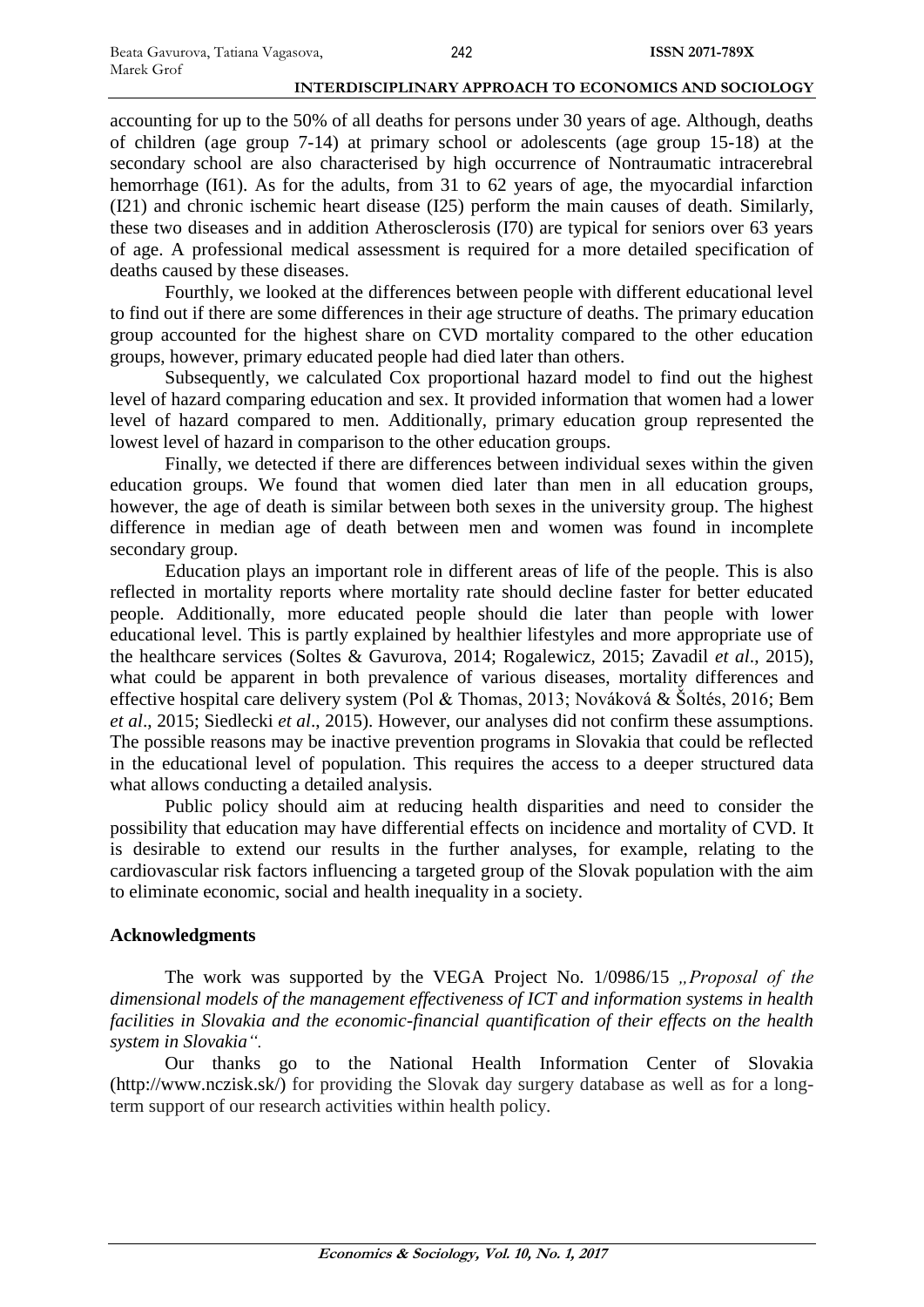# **References**

- Albert, M. A., Glynn, R. J., Buring, J. & Ridker, P. M. (2006), Impact of traditional and novel risk factors on the relationship between socioeconomic status and incident cardiovascular events, *Circulation*, Vol. 114, pp. 2619-2626, doi:10.1161/CIRCULATIONAHA.106.660043.
- Avdičová, M., Egnerová, A. & Hrubá, F. (2000), *Prevalence of risk factors of cardiovascular diseases: results of the CINDI screening*, BanskáBystrica, State Institute of Public Health.
- Baráková, A., Avdičová, M., Čorňák, V., Hraška, V., et al. (1999), *Vybranéinformácie zo zdravotníckejštatistiky o vývojiochoreníobehovejsústavy v SR – project MONIKA*, Bratislava, Štátnyzdravotnýústav.
- Bem, A., Predkiewicz, P., Ucieklak-Jez, P. & Siedlecki, R. (2015), Impact of Hospital´s Profitability on Structure of its Liabilities, In: *Strategica: Local versus Global*: 3rd Strategica International Academic Conference: Bucharest, Book Series: Strategica, pp. 657-665.
- Berkman, L. F. & Kawachi, I. (2000), *Social Epidemiology*, USA, Oxford University Press.
- Bowry, A. D. K., Lewey, J., Dugani, S. B. & Choudry, N. K. (2015), The Burden of Cardiovascular Disease in Low- and Middle-Income Countries: Epidemiology and Management, *Canadian Journal of Cardiology*, Vol. 31, pp. 1151-1159, doi: 10.1016/j.cjca.2015.06.028.
- Eurostat (2016),*Causes of death – Deaths by country of residence and occurrence*, Online available: [http://appsso.eurostat.ec.europa.eu/nui/submitViewTableAction.do.](http://appsso.eurostat.ec.europa.eu/nui/submitViewTableAction.do) (referred on 10/07/2016).
- Gavurová, B. & Vagašová, T. (2016), Regional differences of standardised mortality rates for ischemic heart diseases in the Slovak Republic for the period 1996–2013 in the context of income inequality, *Health Economics Review*, Vol. 6, No. 21, pp. 1-12, doi: 10.1186/s13561-016-0099-1.
- GBD 2013 Mortality and Causes of Death Collaborators (2013), Global, regional, and national age-sex specific all-cause and cause-specific mortality for 240 causes of death, 1990-2013: a systematic analysis for the Global Burden of Disease Study 2013, *Lancet*, Vol. 385, pp. 117-171, doi.org/10.1016/S0140-6736(14)61682-2.
- Hoffmann, R. (2008), *Socioeconomic Differences in Old Age Mortality*, Dordrecht, Springer Science+Business Media.
- Ito, S., Takachi, R., Inoue, M., Kurahashi, N., Iwasaki, M., Sasazuki, S., et al. (2008), Education in relation to incidence of and mortality from cancer and cardiovascular disease in Japan, *European Journal of Public Health*, Vol. 18, No. 5, pp. 466-472, doi:10.1093/eurpub/ckn052.
- Kamenský, G. & Murín, J. (2009), *Kardiovaskulárneochorenia – najväčšiahrozba*, Bratislava, AEPress.
- Kibele, E. U. B. (2012), *Regional Mortality Differences in Germany*, Dordrecht, Springer Science+Business Media.
- Kunst, A. E. & Mackenbach, J. P. (1994), The size of mortality differences associated with the educational level in nine industrialized countries, *American Journal of Public Health*, Vol. 84, No. 6, pp. 932-937, doi: 10.2105/AJPH.84.6.932.
- Mackenbach, J. P., Bos, V., Andersen, O., Cardano, M., Costa, G., Harding, S., et al. (2003), Widening socioeconomic inequalities in mortality in six Western European countries, *International Journal of Epidemiology*, Vol. 32, No. 5, pp. 830-837, doi: 10.1093/ije/dyg209.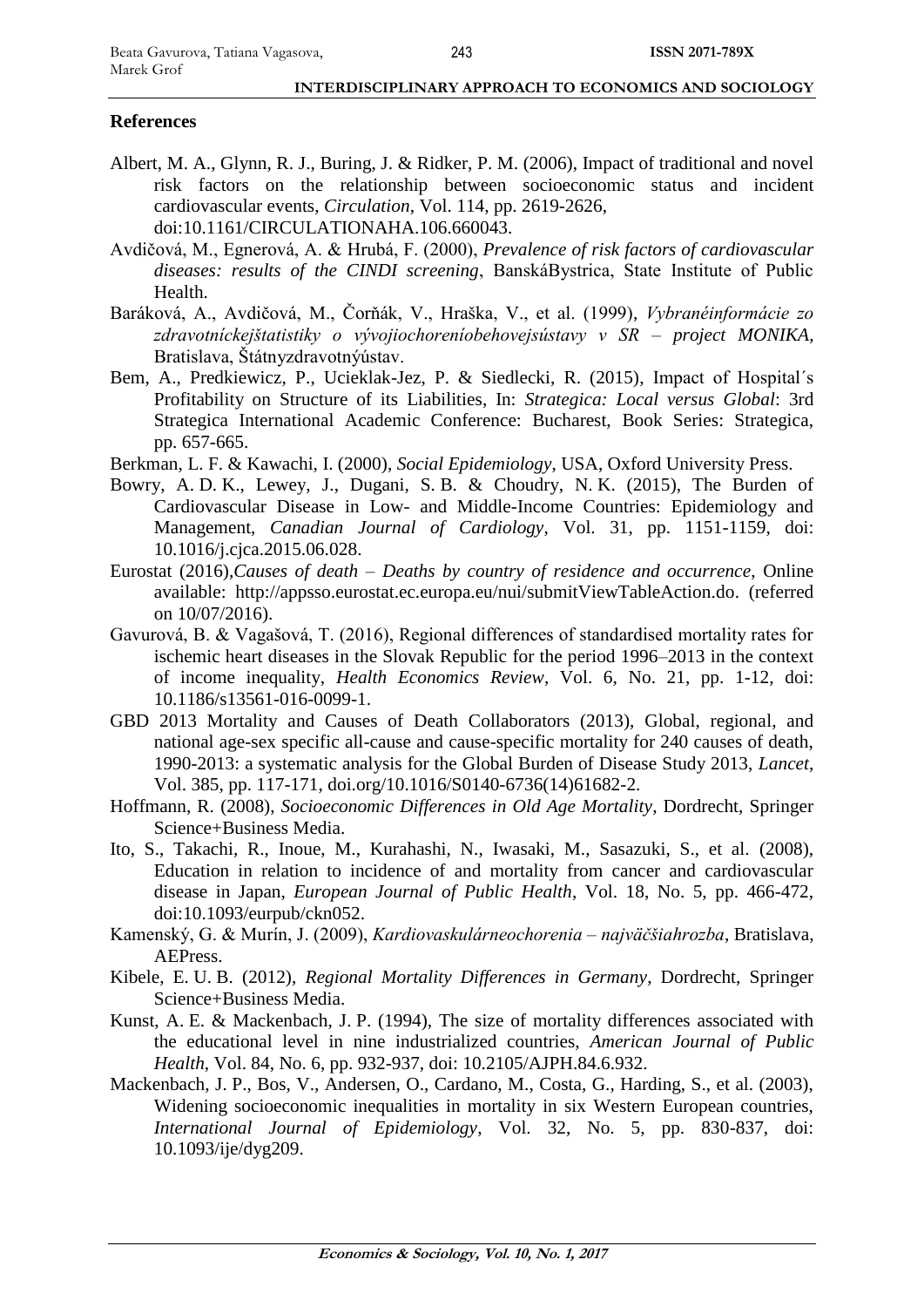- Mladovsky, P., Allin, S., Masseria, C., Hernándes-Quevedo, C., McDaid, D. & Mossialos, E. (2009), *Health in the European Union: Trends and Analysis*, United Kingdom, WHO Regional Office Europe.
- Muller, A. (2002), Education, income, inequality, and mortality: a multiple regression analysis, *British Medical Journal*, Vol. 324, pp. 1-4, doi.org/10.1136/bmj.324.7328.23.
- NCZI (2014), *ZdravotníckaročenkaSlovenskejrepubliky 2014*, Bratislava, Národné centrum zdravotníckychinformácií.
- Nichols, M., Townsend, N., Scarborough, P. & Rayner, M. (2014), Cardiovascular disease in Europe 2014: epidemiological update, *European Heart Journal*, Vol. 35, pp. 2950- 2959, doi: 10.1093/eurheartj/ehu299.
- Nováková, B. & Šoltés, V. (2016), Quality of Life Research: Material Living Conditions in the Visegrad Group Countries, *Economics and Sociology*, Vol. 9, No. 1, pp. 282-294, doi:10.14254/2071-789X.2016/9-1/19.
- Odden, M. C., Shlipak, M. G., Whitson, H., Katz, R., Kearney, P. M., Defilippi, C., et al. (2014), Risk Factors for Cardiovascular Disease across the Spectrum of Older Age: The Cardiovascular Health Study, *Atherosclerosis*, Vol. 237, No. 1, pp. 336-342, doi: 10.1016/j.atherosclerosis.2014.09.012.
- PHASR Public Health Authority of the Slovak Republic (2015), *The National Action Plan for the prevention of obesity for the years 2015–2025*, online available: http://www.uvzsr.sk/docs/info/podpora/NAPPO\_2015-2025.pdf (referred on 20/07/2016).
- Pol, L. G. & Thomas, R. K. (2013), *The Demography of Health and Healthcare*, Dordrecht, Springer Science+Business Media.
- Protulipac, J. M., Sonicki, Z. & Reiner, Ž. (2015), Cardiovascular disease (CVD) risk factors in older adults – Perception and reality, *Archives of Gerontology and Geriatrics*, Vol. 61, pp. 88-92, doi: 10.1016/j.archger.2015.04.001.
- Psota, M., Capewell, S., O'Flaherty, M. & Gonçalvesová, E. (2013), The causes of changes in coronary heart disease mortality rates using the IMPACT model: a systematic review, *Cardiology Letters*, Vol. 22, No. 6, pp. 449-458.
- Rogalewicz, V. (2015), *Health technology assessment as a tool for medical devices management in hospitals*, E-Health and Bioengineering Conference (EHB), Romania, IEEE, doi: 10.1109/EHB.2015.7391561.
- Schmidt, T. H., Dembroski, T. M. & Blümchen, G. (2012), *Biological and Psychological Factors in Cardiovascular Disease*, Dordrecht, Springer Science & Business Media.
- Siedlecki, R., Bem, A., Predkiewicz, P. & Ucieklak-Jez, P. (2015), Measures of Hospital´s Financial Condition – Empirical Study, In: *Strategica: Local versus Global:* 3rd Strategica International Academic Conference: Bucharest, Book Series: Strategica, pp. 666-675.
- Soltes, V. & Gavurova, B. (2014), The possibilities of day surgery system development within the health policy in Slovakia, *Health Economics Review*, Vol. 4, No. 1, pp. 35, doi:10.1186/s13561-014-0035-1.
- Strand, B. H. & Kunst, A. (2007), Childhood socioeconomic position and cause specific mortality in early adulthood, *American Journal of Epidemiology*, Vol. 165, No. 1, pp. 85-93, doi: 10.1093/aje/kwj352.
- Stringhini, S., Sabia, S., Shipley, M., Brunner, E., Nabi, H., Kivimaki, M. & Singh-Manoux, A. (2010), Association of socioeconomic position with health behaviors and mortality, *Journal of the American Medical Association*, Vol. 303, pp. 1159-1166, doi: 10.1001/jama.2010.297.